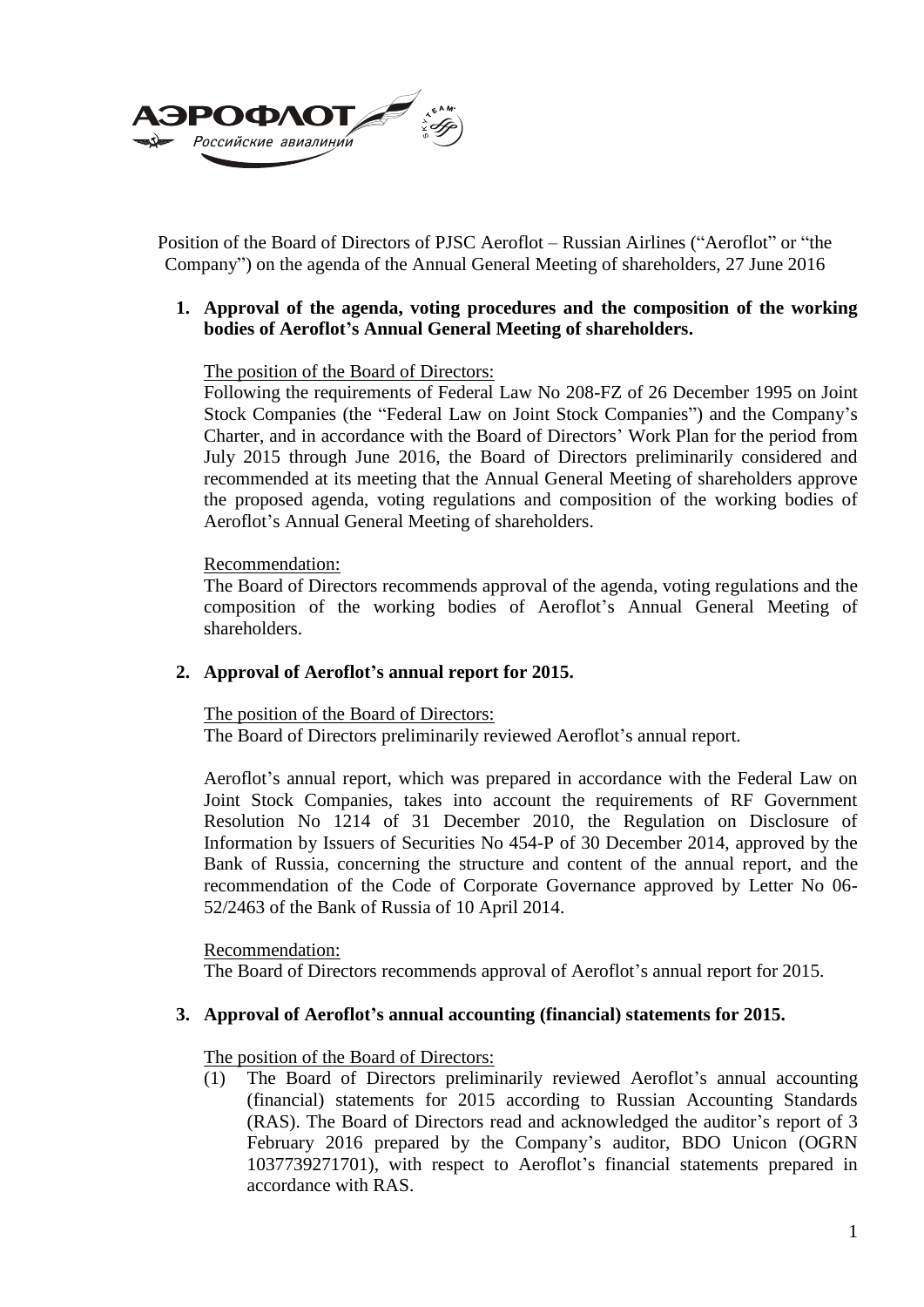In addition, the Board of Directors noted the positive opinion of the Company's Audit Commission regarding Aeroflot's results for 2015.

(2) The Board of Directors also preliminarily reviewed the consolidated financial statements of Aeroflot and its subsidiaries (the Group) prepared in accordance with International Financial Reporting Standards (IFRS) on the basis of the Company's results for 2015. In addition, the Board of Directors read and acknowledged the auditor's report of

29 February 2016 prepared by the Company's auditor, PricewaterhouseCoopers Audit (OGRN 1027700148431), with respect to the consolidated financial statements prepared in accordance with IFRS on the Company's results for 2015.

Recommendation:

The Board of Directors recommends approval of the annual accounting (financial) reports for the 2015 financial year.

### **4. Approval of the distribution of Aeroflot's profits based on the results of the 2015 financial year.**

The position of the Board of Directors:

According to Aeroflot's results for the 2015 financial year, the Company recorded a loss of RUB 18,927.8 million.

Therefore, the Board of Directors deems it necessary to recommend that Aeroflot's next Annual General Meeting of shareholders not distribute profits.

### Recommendation:

In connection with Aeroflot's loss of RUB 18,927.8 million as a result of its operations in the 2015 financial year, the Board of Directors recommends that Aeroflot's next Annual General Meeting of shareholders not distribute profits.

### **5. Concerning the size of dividends and the timing and form of payment thereof for 2015 and the setting of the date on which the individuals entitled to receive dividends are to be determined.**

The position of the Board of Directors:

According to Aeroflot's results for the 2015 financial year, the Company lost RUB 18,927.8 million.

Therefore, the Board of Directors deems it necessary to recommend that Aeroflot's next Annual General Meeting of shareholders not declare or pay dividends on shares in PJSC Aeroflot based on the results of the 2015 financial year.

Recommendation:

The Board of Directors recommends that, due to its losses, Aeroflot's next Annual General Meeting of shareholders not declare or pay dividends on shares in PJSC Aeroflot based on the results of the 2015 financial year.

# **6. On approval of a new version of the Regulation on Remuneration of the Members of the Board of Directors of PJSC Aeroflot.**

The position of the Board of Directors:

In accordance with the decisions of the Board of Directors, a new version of the Regulation on Remuneration and Compensation Paid to Members of the Board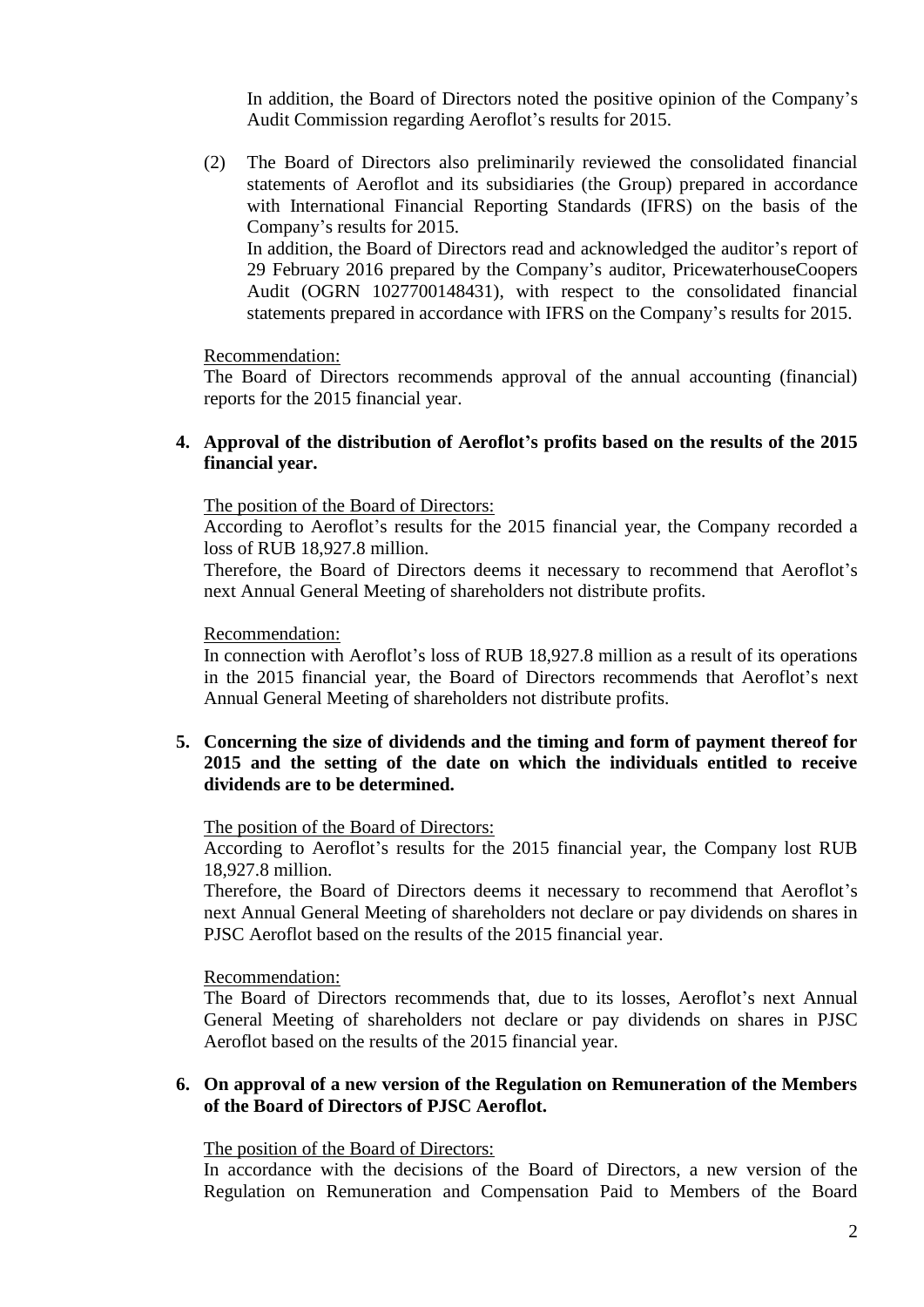Directors of PJSC Aeroflot (the "Regulation") was developed that takes into account the updated parameters for the variable (bonus) portion of the remuneration and longterm stock-option plan for members of the Board of Directors. The applicability of the parameters of the Regulation was synchronised with the corresponding corporate years.

### Recommendation:

To approve the Regulation on Remuneration and Compensation Paid to Members of the Board of Directors of PJSC Aeroflot (version No 2).

# **7. On payment of remuneration to members of Aeroflot's Board of Directors.**

# The position of the Board of Directors:

In accordance with Article 64(2) of the Federal Law on Joint Stock Companies and para. 16.8(20) of the Company's Charter, approval of the amount remuneration and compensation paid to members of the Board of Directors falls within the competence of the General Meeting of shareholders.

Therefore, we recommend that the Annual General Meeting of shareholders approve and pay the members of Aeroflot's Board of Directors remuneration for 2015, and also approve and pay the members of Aeroflot's Board of Directors remuneration in accordance with the stock-option plan for 2015.

Remuneration for members of Aeroflot's Board of Directors for the period from 1 January 2016 through 30 June 2016 should be paid in accordance with the terms of the Regulation on Remuneration and Compensation Paid to the Members of the Board of Directors of PJSC Aeroflot, approved by the Annual General Meeting of shareholders on 27 June 2016.

### Recommendation:

It is recommended that the next Annual General Meeting of shareholders approve and pay the members of Aeroflot's Board of Directors remuneration for 2015, and also approve andpay the members of Aeroflot's Board of Directors remuneration in accordance with the stock-option programme for 2015.

Remuneration for members of Aeroflot's Board of Directors for the period from 1 January 2016 through 30 June 2016 should be paid in accordance with the terms of the Regulation on Remuneration and Compensation Paid to the Members of the Board of Directors of PJSC Aeroflot, approved by the Annual General Meeting of shareholders on 27 June 2016.

### **8. On payment of remuneration to members of Aeroflot's Audit Commission.**

### The position of the Board of Directors:

In accordance with Article 85(1) of the Federal Law on Joint Stock Companies and para. 16.8(20) of the Company's Charter, approval of the amount of remuneration and compensation paid to members of the Board of Directors falls within the competence of the General Shareholders Meeting.

Also, according to Article 8 of the Regulation on the Company's Audit Commission, approved by the Company's General Shareholders Meeting on 22 June 2015, the members of the Audit Commission shall be paid remuneration during the period of the execution of their duties by a decision of the General Shareholders Meeting. The amount of the remuneration shall be established by a decision of the General Shareholders Meeting.

Therefore, it is recommended that the next Annual General Meeting of shareholders approve the payment of remuneration for the members of Aeroflot's Audit Commission.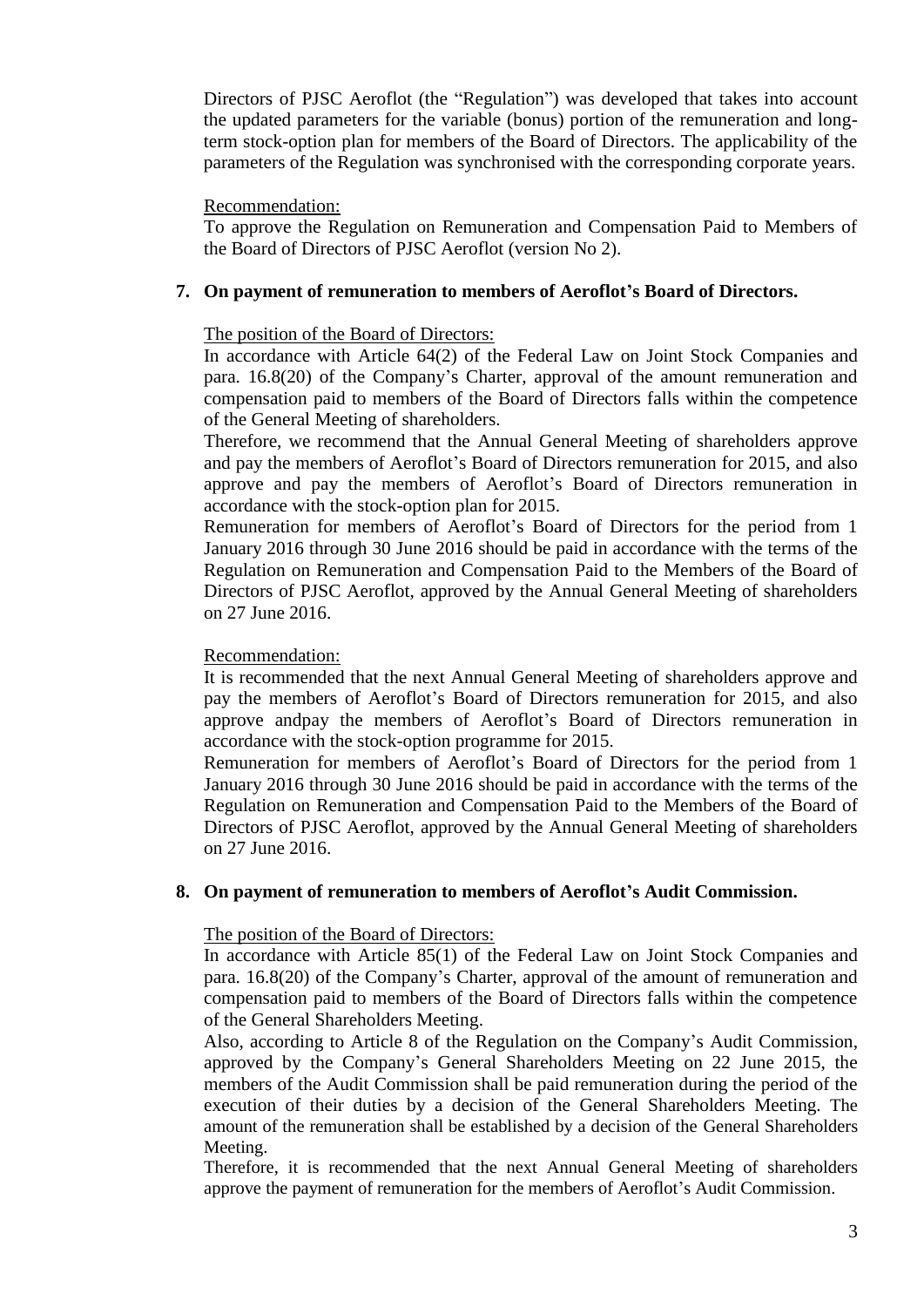Recommendation:

It is recommended that the next General Shareholders Meeting approve and pay remuneration to the members of Aeroflot's Audit Commission.

# **9. Election of Aeroflot's Board of Directors.**

The position of the Board of Directors:

In accordance with Article 48(1) and Article 66(1) of the Federal Law on Joint Stock Companies and para. 16.8 of the Company's Charter, the election of the members of the Board of Directors falls within the competence of the General Shareholders Meeting.

According to para. 19.3 of the Company's Charter, the eleven (11) members of the Board of Directors are elected by the General Shareholders Meeting in the manner prescribed by the Federal Law on Joint Stock Companies and by the Company's Charter until the next Annual General Meeting of shareholders.

### Recommendation:

The Board of Directors recommends that the next Annual General Meeting of shareholders elect 11 members of Aeroflot's Board from among the candidates proposed by the Company's shareholders.

# **10. Election of the members of Aeroflot's Audit Commission.**

### The position of the Board of Directors:

In accordance with Article 48(1) and Article 85(1) of the Federal Law on Joint Stock Companies, para. 16.8 of the Company's Charter, the election of the members of the Company's Audit Commission falls within the competence of the General Shareholders Meeting.

According para. 23.1 of the Company's Charter, in order to exercise oversight over the Company's financial and economic activities, the Company's Audit Commission, consisting of five (5) members, shall be elected by the General Shareholders Meeting, in accordance with the Company's Charter, for a term lasting until the next Annual General Meeting of shareholders.

### Recommendation:

The Board of Directors recommends that the next Annual General Meeting of shareholders elect five members to Aeroflot's Audit Commission from among the candidates proposed by the Company's shareholders and in accordance with the brief biographical information on the candidates for Aeroflot's Audit Commission that has been presented to shareholders.

### **11. Approval of Aeroflot's auditor for 2016.**

### The position of the Board of Directors:

In accordance with Article 48(1) and Article 86(2) of the Federal Law on Joint Stock Companies and para. 23.10 of the Company's Charter, the General Shareholders Meeting approves the Company's auditor. The Board of Directors has considered the results of the competition for the selection of the auditor.

### Recommendation: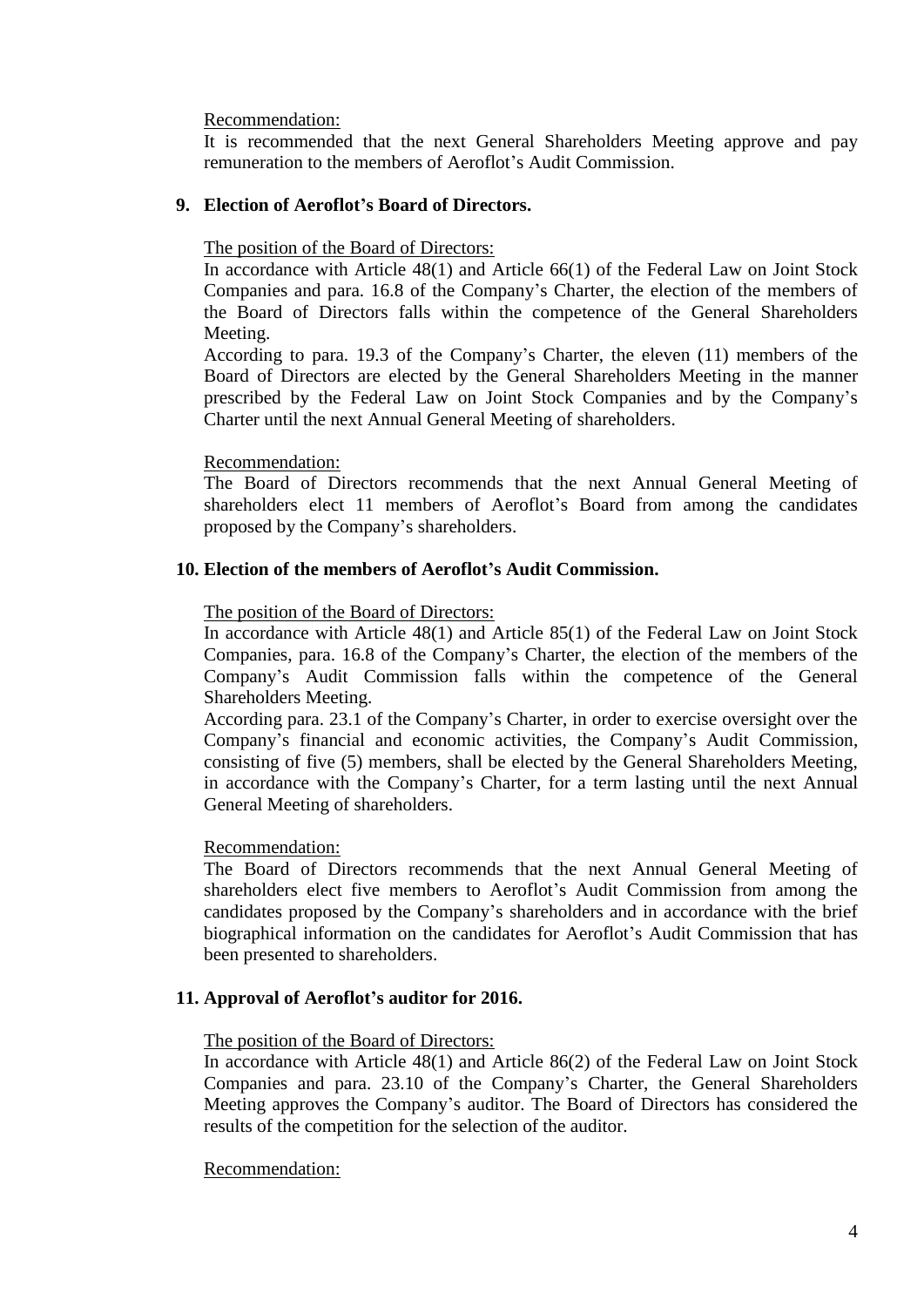The Board of Directors recommends that Aeroflot's next Annual General Meeting of shareholders approve the auditing firm BDO Unicon as the auditor for Aeroflot's annual accounting (financial) statements for 2016, prepared in accordance with Russian Accounting Standards.

The Board of Directors recommends that Aeroflot's next Annual General Meeting of shareholders approve the auditing firm of PricewaterhouseCoopers Audit as the auditor for Aeroflot's (Aeroflot Group) consolidated financial statements for 2016, prepared in accordance with IFRS.

# **12. On approval of a new version of Aeroflot's Charter.**

# The position of the Board of Directors:

In 2015, amendments were adopted to the Federal Law on Joint Stock Companies that will enter into force as of 1 July 2016. These amendments are a significant addition to the provisions of the Federal Law on Joint Stock Companies, bringing them into line with the Civil Code of the Russian Federation.

Also, on 19 March 2015, Aeroflot's Board of Directors approved an Action Plan (roadmap) on the improvement of corporate governance practices at Aeroflot (the "Action Plan") that provides for the implementation of the key recommendations of the Corporate Governance Code in Aeroflot's operations.

These legislative amendments and the implementation of the approved Action Plan will require amendments to Aeroflot's Charter.

In accordance with Article 49(3) of the Federal Law on Joint Stock Companies and para. 16.11 of Aeroflot's Charter, a new version of the Charter may be approved by the General Shareholders Meeting only upon the proposal of the Board of Directors.

### Recommendation:

The Board of Directors recommends that the next Annual General Meeting of shareholders approve the Charter of PJSC Aeroflot – Russian Airlines (version No 9).

# **13. On approval of a new version of the Regulation on the General Shareholders Meeting of PJSC Aeroflot.**

### The position of the Board of Directors:

In 2015, amendments were adopted to the Federal Law on Joint Stock Companies that will enter into force as of 1 July 2016. These amendments are a significant addition to the provisions of the Federal Law on Joint Stock Companies, bringing them into line with the Civil Code of the Russian Federation.

Also, on 19 March 2015, Aeroflot's Board of Directors approved an Action Plan (roadmap) on the improvement of corporate governance practices at Aeroflot (the "Action Plan") that provides for the implementation of the key recommendations of the Corporate Governance Code in Aeroflot's operations.

Changes in legislation and the implementation of the approved Action Plan require changes in the Company's internal documents, including the Regulation on the General Meeting of Shareholders of PJSC Aeroflot – Russian Airlines (the "Regulation on the General Meeting of Shareholders").

In accordance with Article 49(3) of the Federal Law on Joint Stock Companies and with para. 16.11 of Aeroflot's Charter, a new version of the Regulation on the GSM may be approved by the General Shareholders Meeting only upon the proposal of the Board of Directors.

### Recommendation: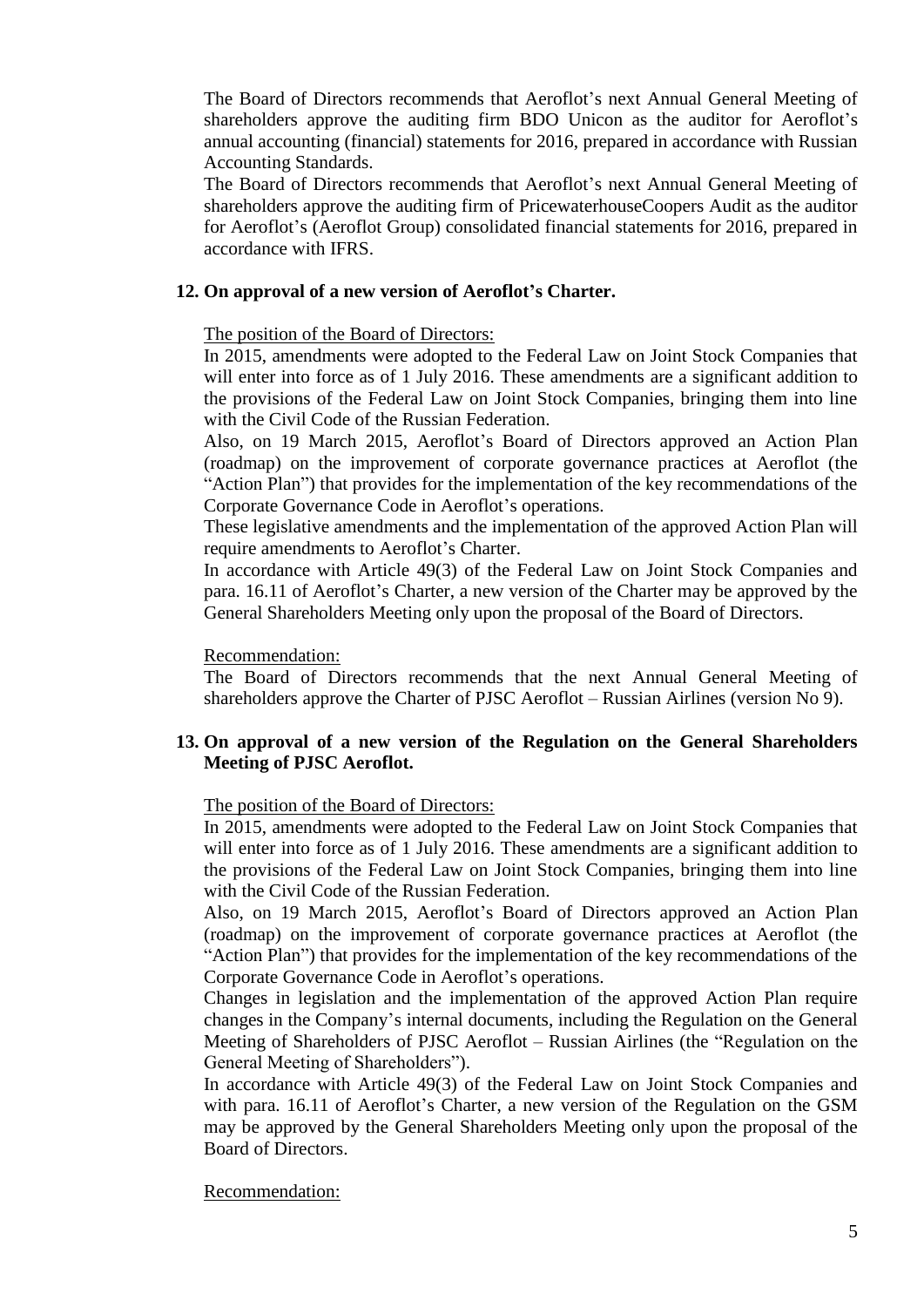The Board of Directors recommends approval of the Regulation on the General Shareholders Meeting of PJSC Aeroflot – Russian Airlines (version No 5).

# **14. Approval of a new version of the Regulation on the Board of Directors of PJSC Aeroflot.**

### The position of the Board of Directors:

In 2015, amendments were adopted to the Federal Law on Joint Stock Companies that will enter into force as of 1 July 2016. These amendments are a significant addition to the provisions of the Federal Law on Joint Stock Companies, bringing them into line with the Civil Code of the Russian Federation.

Also, on 19 March 2015, Aeroflot's Board of Directors approved an Action Plan (roadmap) on the improvement of corporate governance practices at Aeroflot (the "Action Plan") that provides for the implementation of the key recommendations of the Corporate Governance Code in Aeroflot's operations.

Changes in legislation and the implementation of the approved Action Plan require changes in the Company's internal documents, including the Regulation on the Board of Directors of PJSC Aeroflot – Russian Airlines (the "Regulation on the Board").

In accordance with Article 49(3) of the Federal Law on Joint Stock Companies and with para. 16.11 of Aeroflot's Charter, a new version of the Regulation on the Board may be approved by the General Shareholders Meeting only upon the proposal of the Board of Directors.

# Recommendation:

The Board of Directors recommends approval of the Regulation on the Board of Directors of PJSC Aeroflot – Russian Airlines (version No 7).

# **15. Approval of a new version of the Regulation on the Management Board of PJSC Aeroflot.**

The position of the Board of Directors:

In 2015, amendments were adopted to the Federal Law on Joint Stock Companies that will enter into force as of 1 July 2016. These amendments are a significant addition to the provisions of the Federal Law on Joint Stock Companies, bringing them into line with the Civil Code of the Russian Federation.

Also, on 19 March 2015, Aeroflot's Board of Directors approved an Action Plan (roadmap) on the improvement of corporate governance practices at Aeroflot (the "Action Plan") that provides for the implementation of the key recommendations of the Corporate Governance Code in Aeroflot's operations.

Changes in legislation and the implementation of the approved Action Plan require changes in the Company's internal documents, including the Regulation on the Management Board of PJSC Aeroflot – Russian Airlines (the "Regulation on the Management Board").

In accordance with Article 49(3) of the Federal Law on Joint Stock Companies and with para. 16.11 of Aeroflot's Charter, a new version of the Regulation on the Management Board may be approved by the General Shareholders Meeting only upon the proposal of the Board of Directors.

### Recommendation:

The Board of Directors recommends approval of the Regulation on the Management Board of PJSC Aeroflot – Russian Airlines (version No 4).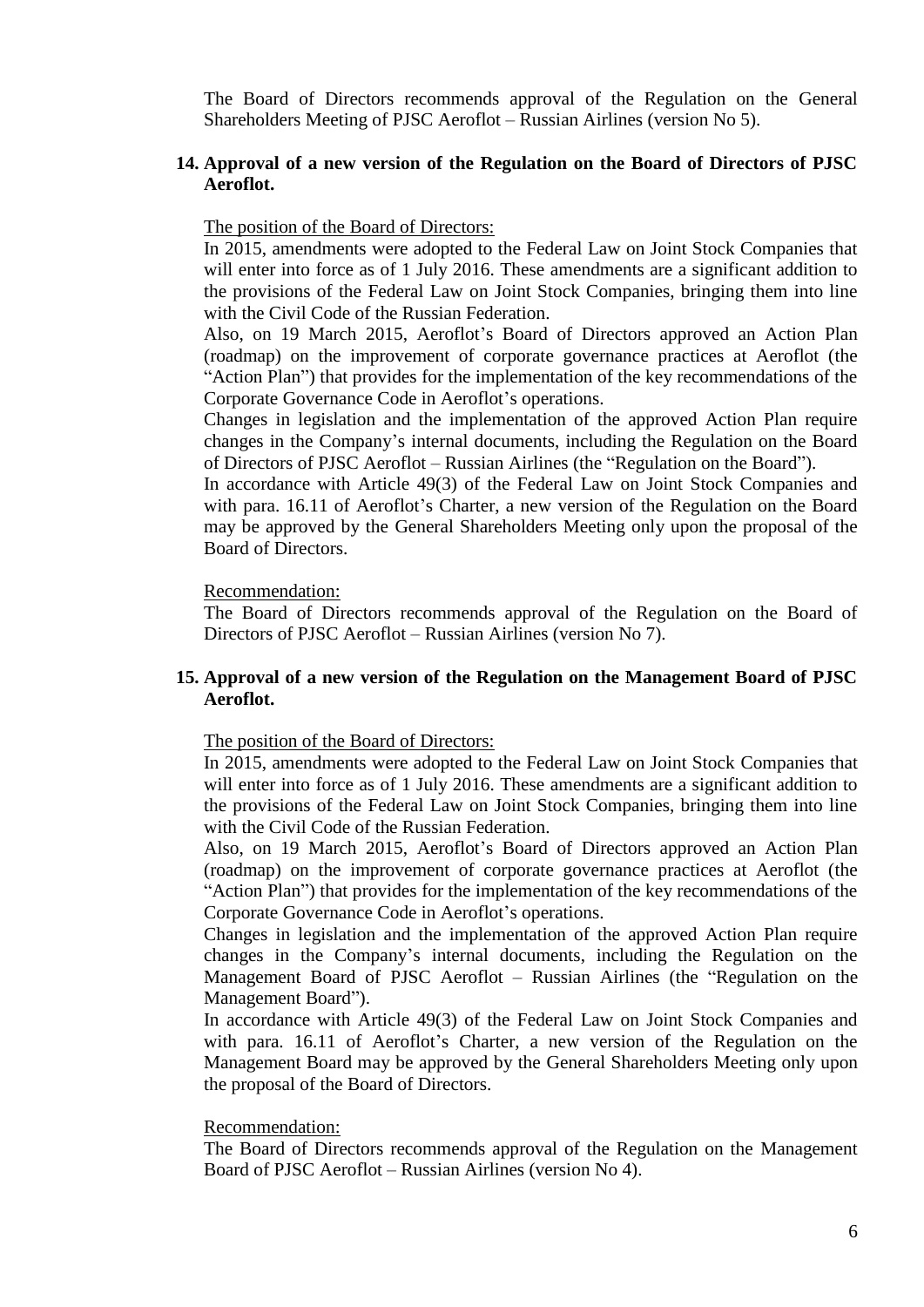# **16. On approval of related-party transactions involving Aeroflot, including transactions that may be carried out in the future during the course of Aeroflot's normal business operations.**

# The position of the Board of Directors:

In accordance with Russian legislation, related-party transactions must be approved in the manner prescribed by Chapter XI of the Federal Law on Joint Stock Companies.

Also, in accordance with Article 83(6) of the Federal Law on Joint Stock Companies, the General Shareholders Meeting may decide on approval of transactions between the Company and related parties that may be concluded in the future during the course of the Company's normal business operations.

In the period until the next Annual General Meeting of shareholders in 2017, Aeroflot plans to conclude a number of transactions with its subsidiaries: Aeromar, Aurora Airlines, and Rossiya Airlines.

These transactions are, for Aeroflot, related-party transactions, since members of Aeroflot's Board of Directors or Management Board are or will be members of the Boards of Directors of the above-mentioned companies.

In addition, there are plans to conclude a transaction with Alfa Insurance regarding liability insurance for the members of the Board of Directors, the members of the Management Board, and representatives of Aeroflot nominated and elected to the Boards of Directors (Supervisory Boards) of Aeroflot subsidiaries, which is also a related-party transaction.

In accordance with Article 83 of the Federal Law on Joint Stock Companies, relatedparty transactions involving property whose value, according to accounting records, is more than 2 per cent of the book value of the Company's assets according to its financial statements for the preceding reporting period, must be approved by the General Shareholders Meeting.

In addition, Aeroflot already has an established practice of considering at the General Shareholders Meeting issues related to the approval of related-party transactions involving Aeroflot that may be completed in the future during the course of Aeroflot's normal business operations (Annual General Meeting of shareholders from 2008 through 2015.).

In accordance with para. 16.11 of Aeroflot's Charter, decisions by the General Shareholders Meeting to approve such transactions are adopted upon the proposal of the Board of Directors.

### Recommendation:

The Board of Directors recommends that the next Annual General Meeting of shareholders approve related-party transactions involving Aeroflot, including transactions that may be completed in the future during the course of Aeroflot's normal business operations.

### **17. On approval of related-party transactions related to the financing of the acquisition of 10 new regional jets between Sukhoi Civil Aircraft, Sberbank Leasing and Aeroflot.**

#### The position of the Board of Directors:

A contract for the supply of new Sukhoi Superjet 100 regional jets was signed on 7 December 2005 between Sukhoi Civil Aircraft and Aeroflot. In accordance with the terms of this agreement, Sukhoi Civil Aircraft is obliged to supply in 2015-2016 Aeroflot's fleet with 10 new Sukhoi Superjet 100 regional jets (the "Aircraft"), as well